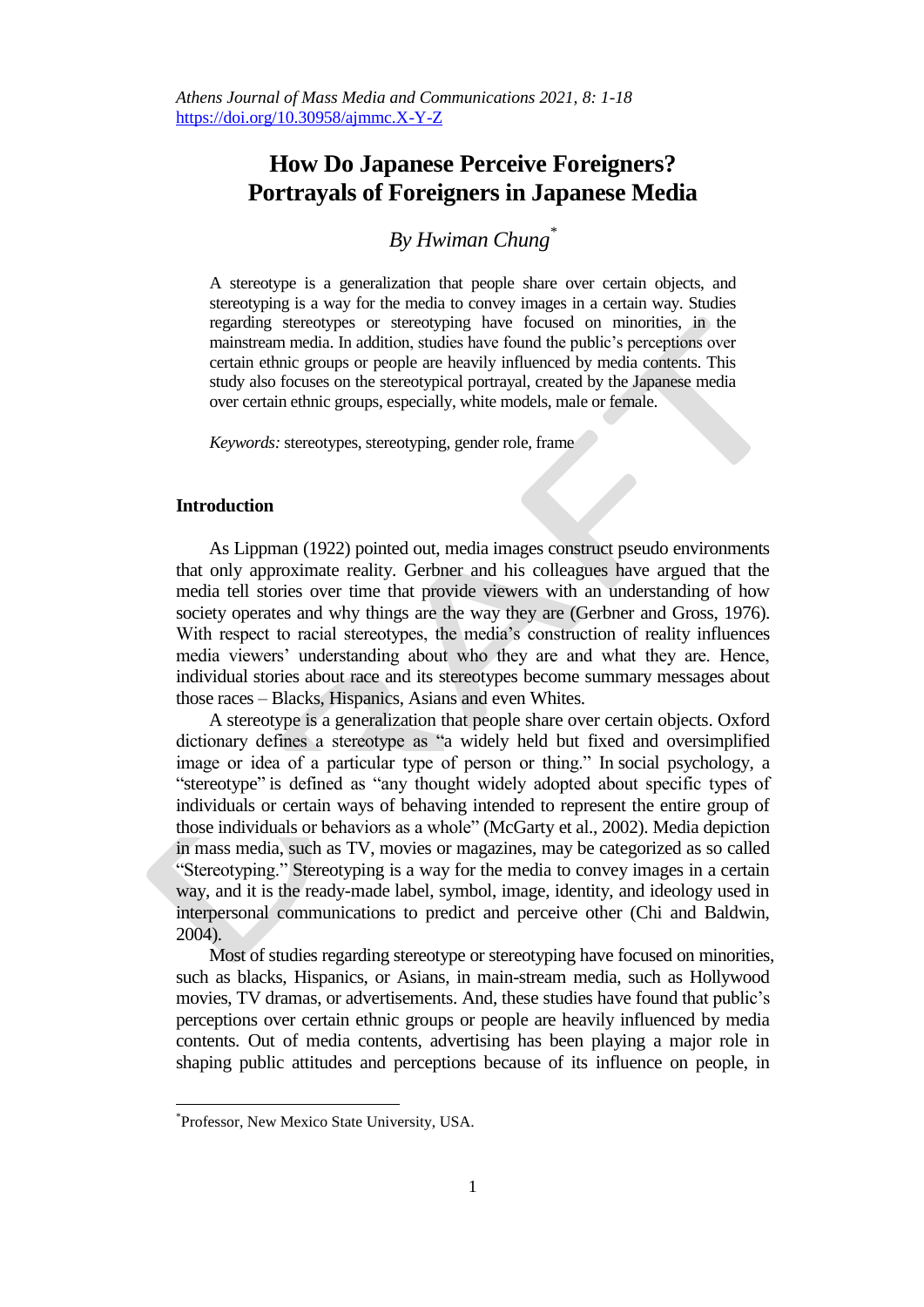particular young adults, and many scholars have found there is some sort of stereotypical portrayal over those minorities in ads (Eisend, 2019; Ferguson et al., 1990).

This study is also focusing on stereotypical portrayal, created by Japanese media (advertising) over certain ethnic group (especially, white models, male or female) and its impact on young Japanese adults. Japan has been the most successful country, economically, since World War II. Also, Japan has been heavily influenced by American capitalism, while American military controlled Japanese system after WWII. During this occupation, Japanese had developed positive impressions over Americans (Tanabe, 2011). Japan is the country that had used most often American actors and actresses (mostly white) for their advertisements. Although many actors and actresses appeared in Japanese commercials and advertisements, there has been no specific studies on how Japanese companies use foreign actors and actresses and on how those foreign actors and actresses are portrayed in Japanese advertisements. Especially, these days, there are some conflicting reports regarding between Japanese perceptions of foreigners and foreigners" experiences in Japan. That is, although Japanese perceive foreigners positive, majority of foreigners in Japan have negative experiences by Japanese (PEW Research Center, 2016). If majority of foreigners have negative experiences in Japan, Japanese real attitudes toward foreigners might not be revealed at the time of survey. Therefore, it will be interesting to see how foreigners are really portrayed in Japanese media, because that real portrayal by media may explain Japanese"s real attitudes toward foreigners.

This study consists of two parts. First, we conducted in-depth interview to understand how Japanese adolescents (14-17) perceive foreign people, and how they developed those perceptions. And, second part of this study is on testing whether those perceptions of foreign people are portrayed in media, especially targeting teenagers and young adults. Framing theory by Goffman (1979) was used for content analysis to compare foreign models and Japanese models in advertisements in Japanese magazines.

#### **Literature Review**

## **Media and Stereotypes**

Because there is no specific study on portrayal of foreign actors and actresses in Japanese media, we may be able to infer from the results of those studies on minority"s portrayal in advertisements. As discussed above, stereotypes can be defined in many other ways. For some cognitive psychologists, stereotyping is a value-neutral mechanism creates some categories, so that people are able to manage the swirl of data presented to them (Lippmann, 1922). Hence, to cognitive psychologist, stereotypes are "beliefs about the personal attributes shared by people in a particular group or social category" (Taylor et al., 1999, p. 174). To some sociologists, stereotypes are the results of acculturation and group interaction. So, stereotypes are learned through in-group interactions. In his studies about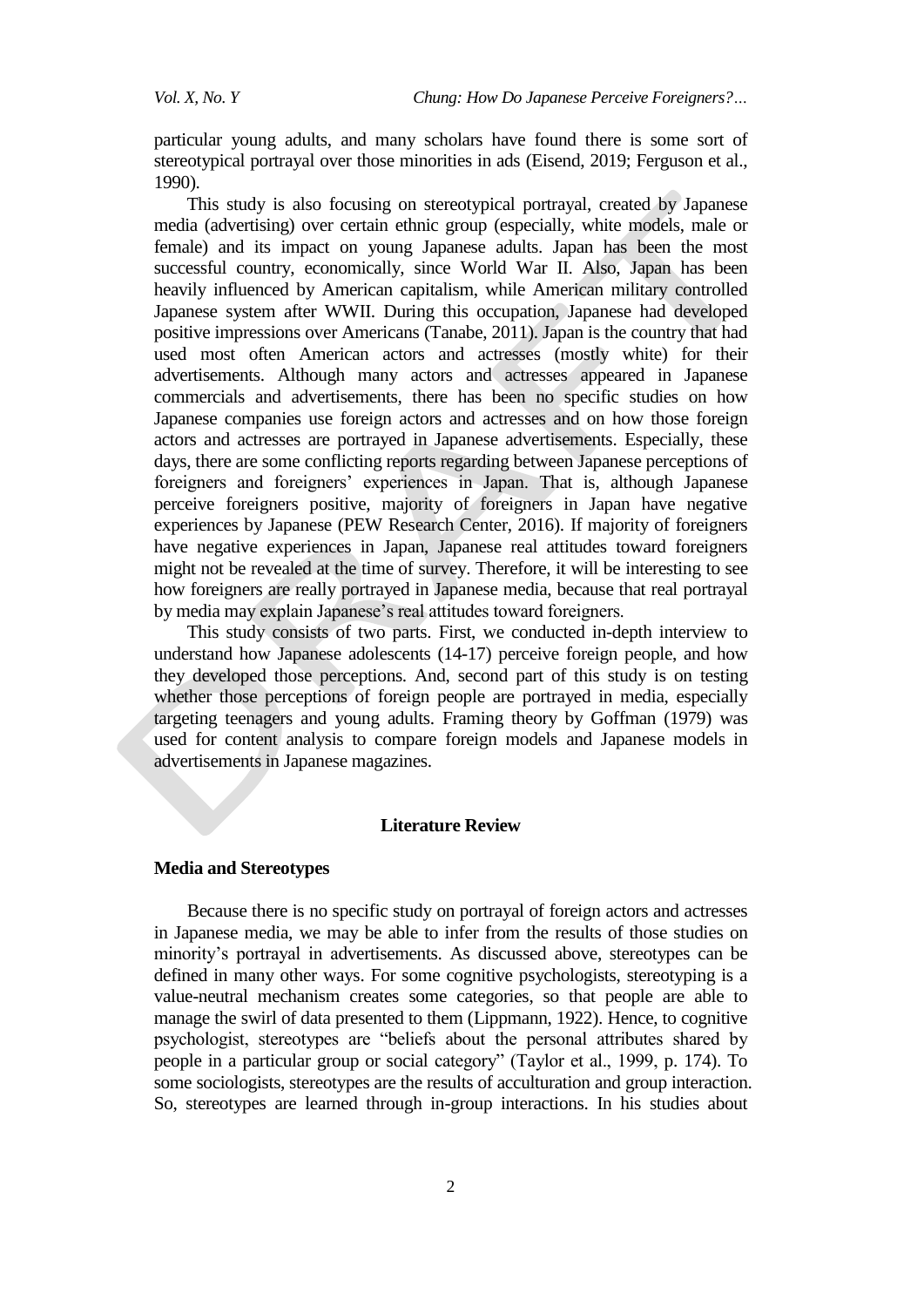stereotypes, Berg (2002) argued stereotypes are believed, learned through repetition, and stereotypes are ideological. In any definition, stereotypes are categorizing the other (races, ethnic groups, religion, beliefs, etc.) into simplified and normalized beliefs.

Depictions of gender and minorities by the mass media (television and movies) have been of interest to researchers because of the inherent social implications (e.g., Eisend, 2019). However, many media critics have long argued that mainstream media coverage of minorities such as blacks, Hispanics, and Asians is biased or stereotyped (Turk et al., 1989). They have argued that not only is the amount of attention given to minorities insufficient, but also the coverage that portrays minorities often misrepresents minorities and fosters stereotypes of them (Ericksen, 1981). The major problem of stereotypes is that those stereotypes (created especially by mass media) affect individual"s knowledge, attitude, and behavior against a certain person or groups (including race, ethnic groups) (Eisend, 2019). For, example, exposure to sexualized advertising can lead to increased selfobjectification in both men and women (Eisend, 2019; Karsay et al., 2018).

For example, studies have shown that there are huge differences between "real image" of blacks and "reel image" of blacks by mass media. Take a pause and visualize the "reel" Blacks, which often appeared in Hollywood movies:

Lazy, fat, gambling with friends, gangster, shooting each other, sex, drug selling, *gang fighting, etc. In his background, boss of gangsters or pimp in a limousine is collecting money from drug dealers or black (sometime white) prostitutes.* 

Can you picture him? If you picture white man, you must be from a different world. How about Latinos? Once occupied by blacks in "reel" is now being replaced with Latinos, Muslims, Chinese, and North Koreans. Only difference is the color of the skin and languages. However, "real" images of blacks are:

*robbed of their property by whites, killed by whites without any reason, raped by whites, denied basic civil right for a long time, segregated and even lynched easily.* 

These were the images not by "reel" but by "real" for blacks in America for a long time. Then, why do we have totally different images against blacks? People have argued that these distorted images are mainly due to mass media (including Hollywood movies). Nowadays, Hollywood"s motion pictures reach everyone in the USA and the world. Hence, cinematic illusions are created, nurtured, and distributed worldwide, reaching viewers everywhere, from Korea (even North Korea?) to Saudi Arabia. Blacks and Latinos images have an effect not only on Americans, but also on international audiences because of the power of Hollywood "reel" and the powerful distribution of those movies.

Another good example on distorted image by media is on the images of Arabs. Shaheen (2003) has studied for a long how media in America have distorted the images of Muslims, main Arabs (Arabs are only 12% of Muslims in the world, but Americans think Arabs = Muslims). According to him (2003), the images of Arabs have been cruelly distorted, so Americans can't even think what the real images of Arabs are. He also pointed out that the distorted (in his word, pernicious) images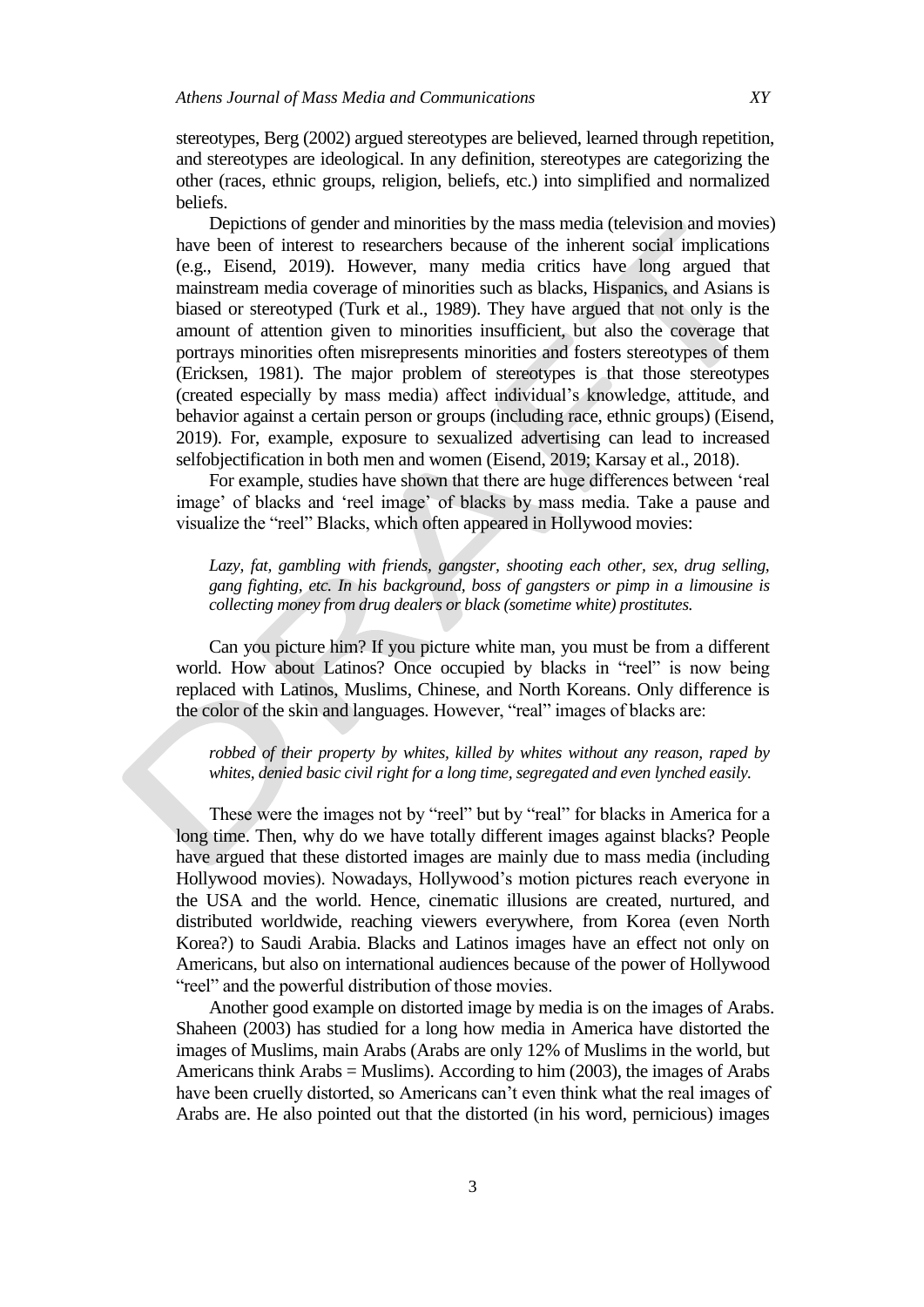by media are sometimes reflected in the attitudes of actions of American people (journalists and government officials). The best example was the bombing in Oklahoma City. Right after the bombing, even though there was no evidence that American of Arab descent was involved, they (Arabs) were instantly targeted as suspects. We also can see lots of these incidents in the USA.

In Japan, as stated above, Americans have been generously perceived by Japanese. Here, we mean Japanese think of Americans as friendly, trusty, hardworking, etc., very much opposite to those of images over Americans by other countries (PEW Research Center, 2016). This positive image of Americans is even stronger among the youth in Japan. The same research shows that 76% of Japanese youth (14-18) say that Americans are clever and inventive. Obviously, there are some historical backgrounds we have to consider – after WWII, Japan has been under US military control and American capitalism was introduced with other American cultures, such as pop music, and American sports, such as baseball. Hence, younger Japanese easily embraced American cultures through media. Baseball became the National game in Japan.

Even though we consider these historical backgrounds, it is very unusual that Japanese youth perceive Americans in that positive way.

## **Theoretical Background**

After World War II, there had been dramatic changes in Japan in terms of politics and social movements. Japan rapidly adopted an American-style politics and were influenced by American cultures. In Japan, rapid industrial development transformed Japan into a post-industrial society. Since the rapid industrialization, Japan experienced growth of their middle classes and a concurrent increase in educational opportunities for both men and women.

### **Cultures and Values in Japan**

Women"s position in Japan has been disadvantaged by traditional Confucian cultures and Samurai cultures. Japan has a hierarchical social structure consisting of strong class consciousness and a patriarchal, large family system which tended to maintain separate and unequal roles for women and men. There are a few key ideas about gender that persist (Yamaguchi, 2000):

- Men should work outside the home.
- Genders should be brought up differently.
- Women are more suited to household work and child rearing than men.
- Full time housewives are valuable to society because of their family raising role.

As you can see, these persistent gender ideas have roots in feudal Japan. The roles also work within the vertical social structure of senior-junior relations. Generally, traits associated with individualism like assertiveness, independence,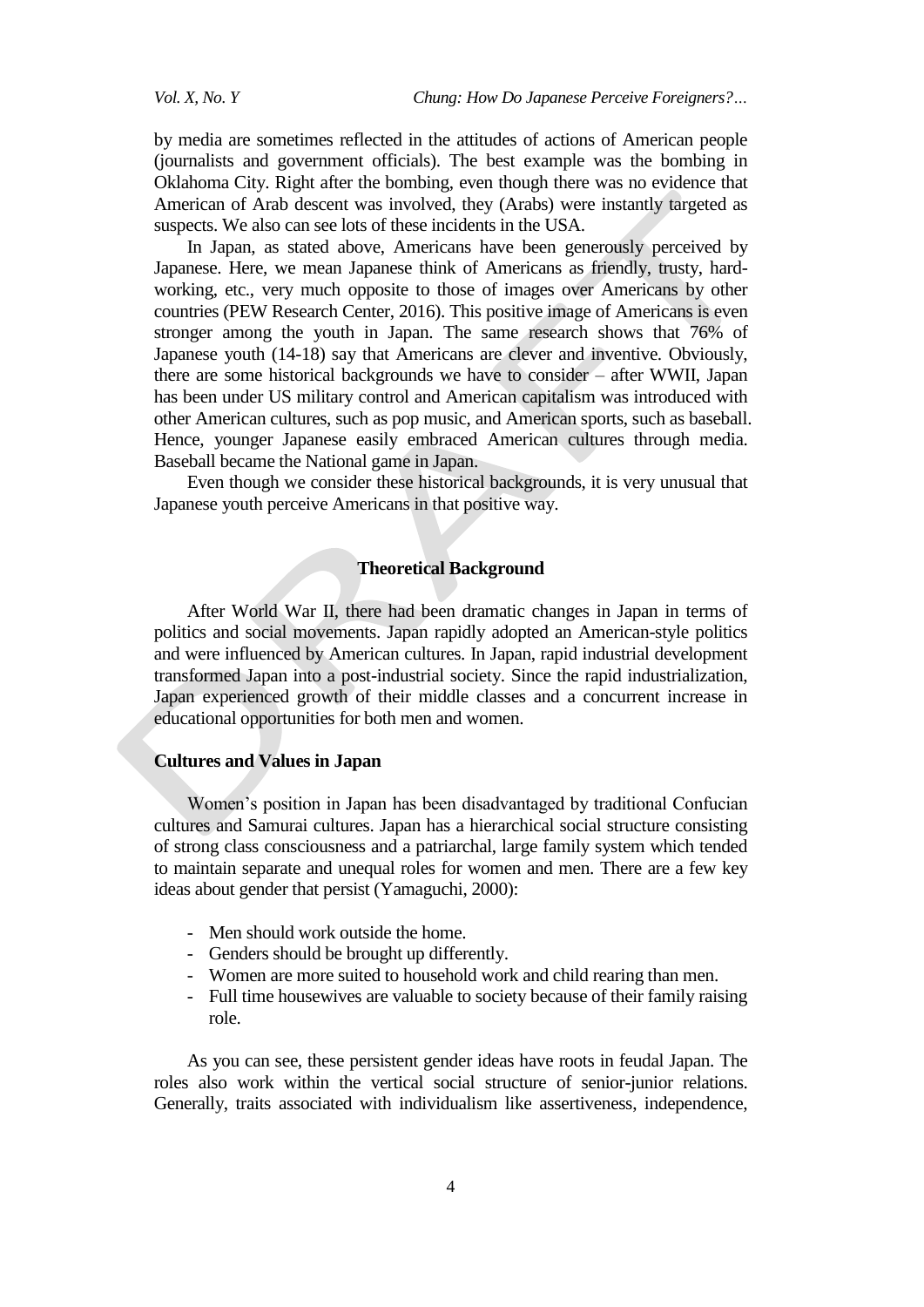and self-reliance are poorly regarded by the Japanese compared to conformity, being affectionate, and having leadership abilities. Japanese society has a pair of key concepts that explains the sometimes strange contradictions – *tatemae* and *honne*. *Tatemae* is who one is supposed to be. It is a set of morals people agree upon, such as being loyal or devoted to work. *Honne* is who someone actually is: the personal opinion and who the person is in reality. The gender roles and traits fall under the concept of *tatemae*. The way people really live in Japan, women having careers and men staying at home, are *honne* (Yamaguchi, 2000).

Confucianism has a strong impact on Japan in all aspects. In particular, women was controlled and subjugated under a Confucian culture in Japan. Japan has Samurai Confucianism which altered the face of Japanese society (Gelb and Palley, 1994). Unlike Korea"s Confucianism which stresses the role of family in the society (therefore, in Korea, everything starts from family and then goes to community and to the country), Samurai Confucianism assigned loyalty to one"s lord *(Shujin* in Japanese) prior to one's family. So, the loyalty to the lord will be the first and filial relation comes to second. Under this Samurai Confucianism, the role of women is primarily "heir providers, which consider women largely as vessels to insure paternity" (Gelb and Palley, 1994, p. 5). And, under this Samurai Confucianism, the husband is the absolute lord and master to the family and women.

## **Effects of Culture on Advertising**

It has been found that culture is the most important factor capable of differentiating the behavioral patterns of the people of one society from another (Hofstede, 1991). Hofstede (1980) defined culture as "the interactive aggregate of common characteristics that influences a group"s response to its environment." Therefore, Hofstede called the culture "the software of the mind." Culture is also social norms and values, which are learned and shared by the members of a society. Culture influences members" behavior, their ways of thinking, their attitudes, and belief systems among people. Furthermore, culture regulates human behavior and determines whether specific behaviors are acceptable or not. As a form of social communication, advertising is considered to be particularly reflective of culture (Hong et al., 1987); thus, advertising should differ from country to country, culture to culture. A consumer who is exposed to a specific culture becomes committed to that culture"s style of thinking and feeling, value system, attitudes and perceptions (Hall, 1976).

Researchers have long tried to show that advertising is influenced by culture and reflects culture. For instance, differences found in the level of informativeness are explained and supported by the cultural differences between eastern and western countries. Hall (1976) identified context as one of the key features that distinguishes the communication style of one culture from another. He suggested two different levels of communication -- high-context communication and lowcontext communication. Hall (1976) defined a high-context communication as "one in which most of the information is either in the physical context or internalized in the person, while very little is in the coded, explicit, transmitted part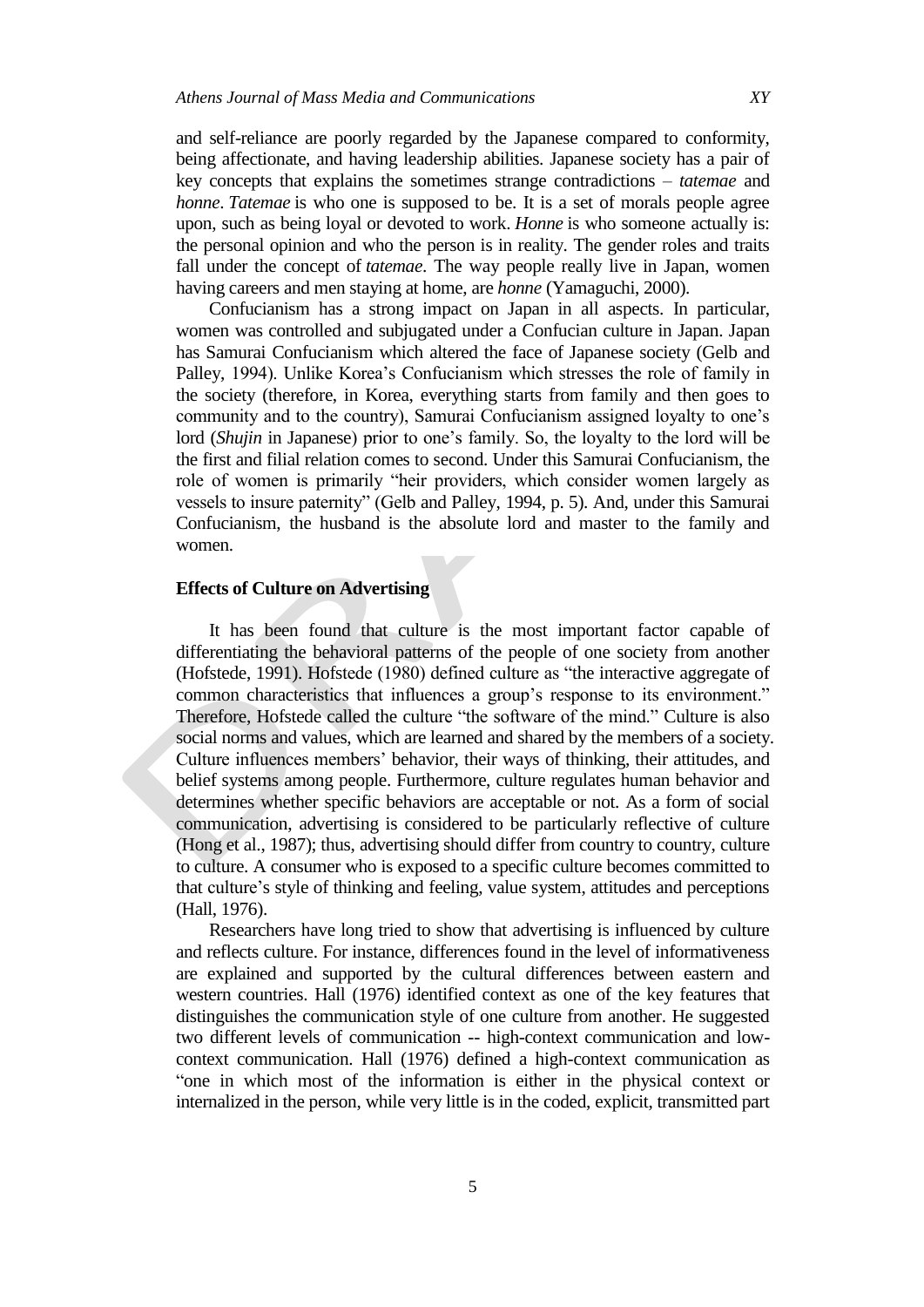of the message. A low-context communication is defined as just the opposite; i.e., the mass of the information is vested in the explicit code" (Hall, 1976, p. 79; Recited from Taylor et al., 1999, p. 3). Williamson (1994) provided the ideological role of advertising under the cultural contexts. She argued that meaning in advertising is not delivered to the audience. Instead, meaning is created by the audience, under the context of its cultural knowledge. Therefore, each meaning of advertising can be transferred differently by cultures, however, those meanings are reflecting cultural values of that specific time. This is why Jhally (1987) argued that all advertisements must be considered in light of cultural expectations.

### **Cultivation Theory**

One of many theories we can use to explain the effects of media on people"s stereotypical perceptions over certain thing can be cultivation theory developed by Gerbner and Gross. The purpose of cultivation theory is to see how mass media programming (including movies) make repetitive patterns of images and representations to people over a long period time, and how those programming affect people about their perceptions of the world. According to the cultivation theory, mass media programming communicates information about the social environment that influences perceptions about the social world (Gerbner and Gross, 1976). This theory is concerned with the overall impact of television over a long period times rather than the influence of a single exposure to television program. In their 1976 study, Gerbner and Gross found, through a nation-wide survey, that television viewing makes a contribution to the "biasing" of conceptions of social reality with most age, sex, educational, and other groupings. They concluded that "TV appears to cultivate assumptions that fit its socially functional myths. ------, television may function as the established religion of the industrial order, relating to governance as the church did to the state in earlier time (p. 194)." Hence, the main proposition of the cultivation theory is that differences in perceptions of the world emerge as a result of varying degrees of exposure to television, such that heavy viewers believe in a reality consistent with that found on television. Cultivation scholars have found concordant results with the suggestion that heavy viewers of television are more likely to believe that the real world reflects media content than light viewers (Gerbner and Gross, 1976; Gerbner et al., 1986). In other words, portrayals of crime and violence on television lead to increased fears and perceptions of danger among television viewers (especially, to heavy viewers).

As argued above, recognizing that the majority of portrayals of both African-Americans and Latinos in the mass media are far more negative than those of their white counterparts, and that these negative stereotypical depictions carried in the contents of mass media could have a significant influence on people"s perceptions against these groups, it is reasonable to propose that these types of mass media contents might cultivate increased racial discord among people from other countries.

This reasonable proposition can be applied to Japanese media and positive image of Americans by Japanese youth. If media contents' depictions over white people or Americans result in the stereotypical perceptions, Japanese youth might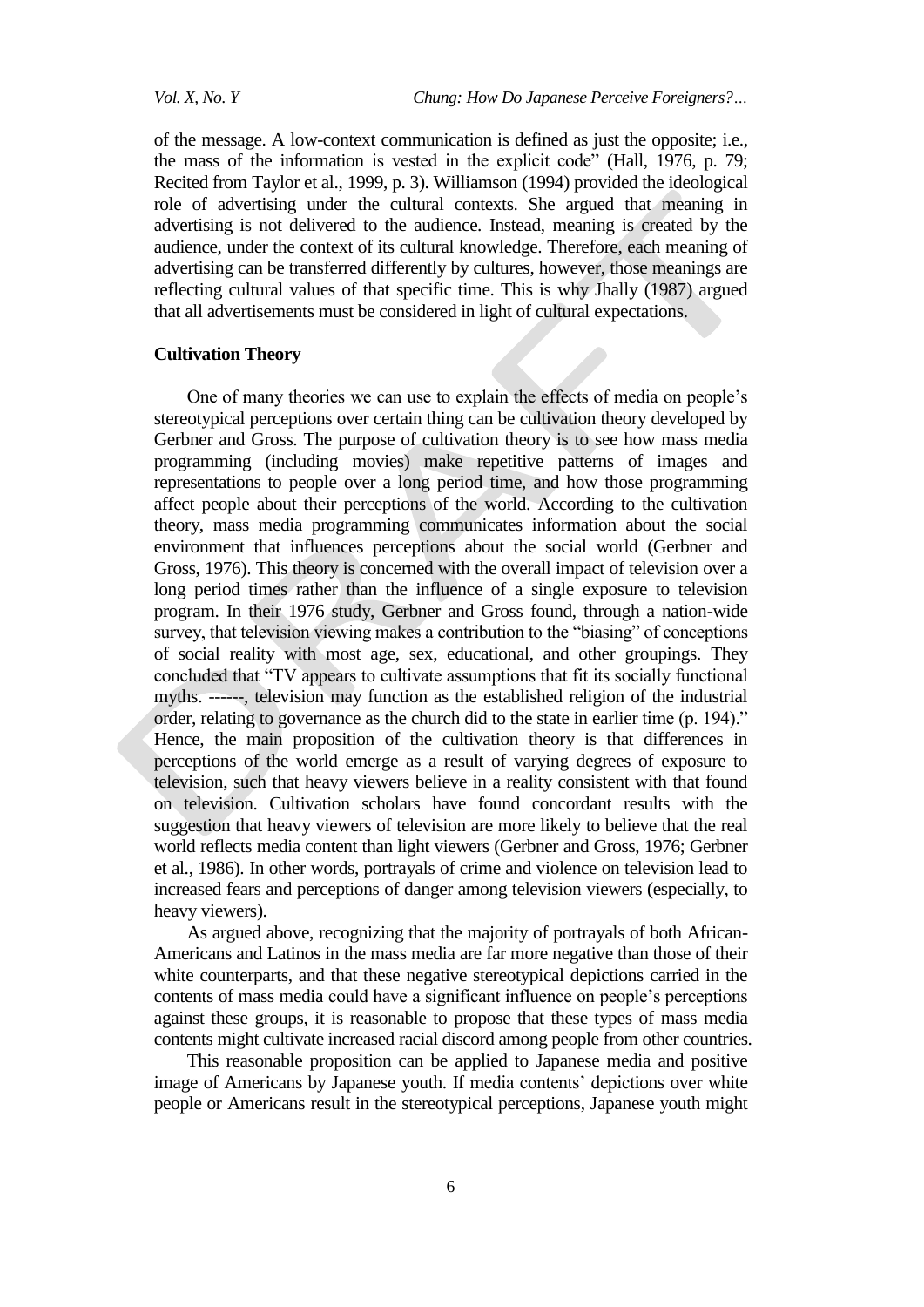perceive those white people in stereotyped way, and this will be cultivated into stereotypical perceptions. In particular, those who do not have enough chances of contacting white people (e.g., Japanese) will have stereotypical view over these white people, and these stereotyping will be more likely presented in the media that Japanese youth have frequently used.

### **Framing Theory**

Advertisements by nature are skewed. They do not reveal reality about gender relations (or other social dynamics). Instead, they offer lessons on how advertisers believe the culture views and accept gender (Klassen et al., 1993). Because advertisements rely on the audience to create meaning, they tend to use stereotypes shared by a mass audience (Kang, 1997). This stereotypical depiction of women and men has been found in many studies (e.g., Belknap and Leonard, 1991; [Lenne](https://www.sciencedirect.com/science/article/pii/S1740144521000371?via%3Dihub#!) et al., 2021). According to the results of these studies, advertisements have consistently confined women to traditional mother-, home- or beauty/sex-oriented roles that are not representative of women"s diversity. In particular, female role stereotyping in advertising is nearly a universal phenomenon images of women in magazine advertisements remain generally weak, childish, dependent, domestic and subordinate (Ford et al., 1998; Kang, 1997) or sex-object (Sullivan and O'Connor, 1988).

Goffman (1987) introduced frame analysis in advertisement to explain how people frame their realities (same as "developing perceptions") based on their experiences with mass media. Goffman recognized that visual images in advertisements are the main source of transmitting stereotypical views to media users. Many scholars argued that images in ads are the most powerful tool to transmit a certain message to consumers (e.g., Kang, 1997). Goffman"s frame analysis has been used to understand how images or visuals in diverse media transmit the images or create perceptions. It involves examination of how visuals contrived, that is, how products and characters in ads are displayed. Analyzing the subtle messages in visuals (in Goffman"s study, he used photos not visuals, but in this study, we focus on visual overall) is used to gain insight into how the ad creates stereotypical perceptions over females and over their roles in society. Although researchers have altered Goffman"s basic coding categories over the years, the basic premise of frame analysis – examination of the placement and poses of males and females in advertising visuals to understand the gender role in ads, not concern about verbal in ads – remains the same.

For this study, we try to use the Goffman"s frame analysis into Japanese magazine advertisements, but adding cultivation approach to the framework. Because of its emphasis on examining the subtleties of gender message in advertising images, frame analysis is especially useful when examining periodicals for media consumers such as teenagers or youth. In what follows, research questions and hypotheses will be provided, based on literatures reviewed in the previous sections.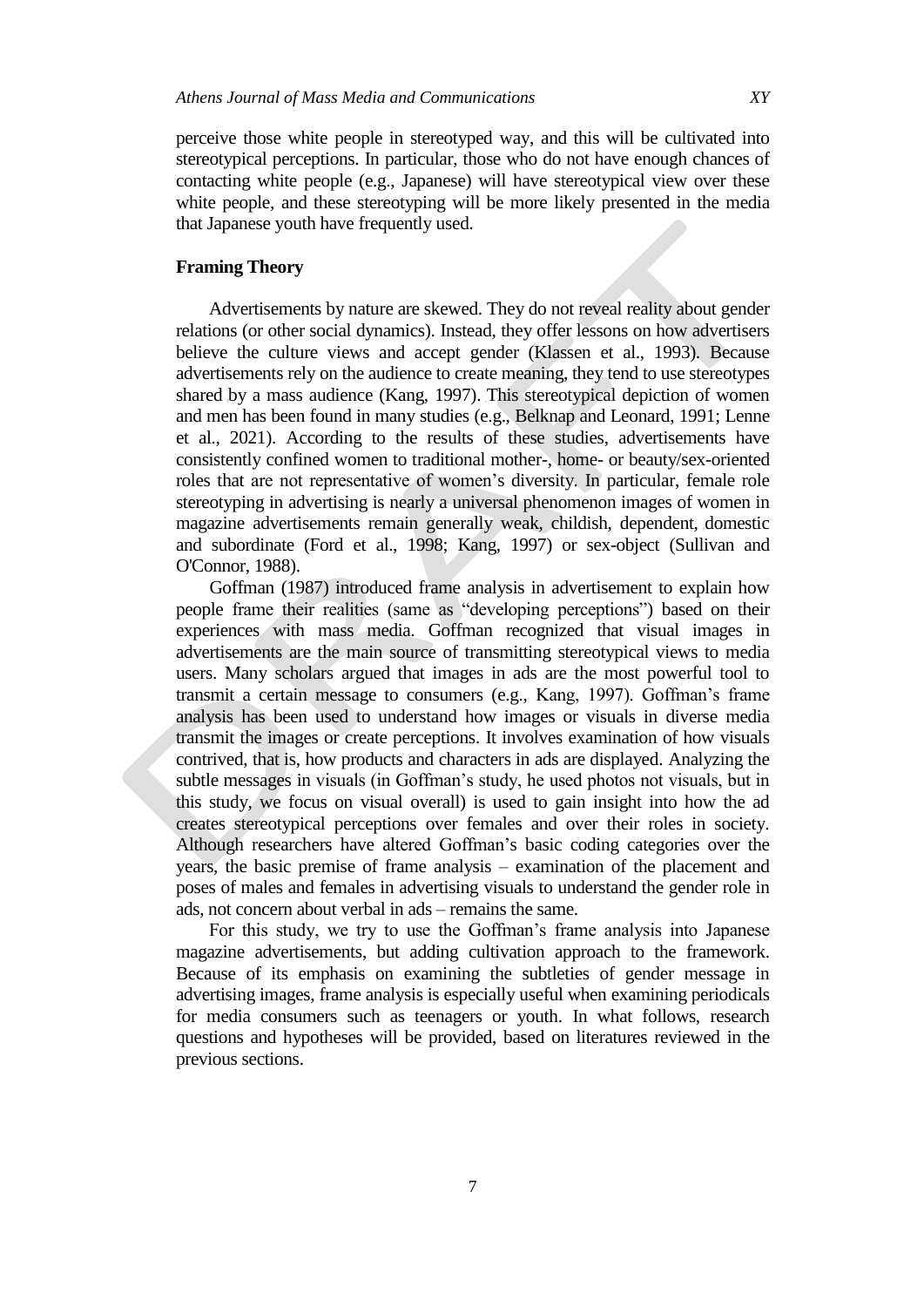#### **Research Questions and Hypotheses**

We are interested in the portrayals of foreign models in Japanese media, assuming, based on previous studies, that media portrayal will influence public"s perceptions over certain group. We were also interested in whether there is a significant difference in portrayal of Japanese models and foreign models between magazines for youth and magazines for adults. As stated above, it is expected that there is a significant difference in terms of sex-role portrayal, because cultural values will have an influence over advertisement. It is also expected that there is a significant difference in terms of sex-role portrayal between Japanese models and foreign models, by the same reason. So, the following questions and hypotheses will be answered in this study.

Question 1: Is portrayal of Japanese model and foreign model different in Japanese media?

Hypothesis 1: It would be expected that Japanese media"s depictions of foreign model (male and female) will be stereotyped in certain way.

Hypothesis 2: There will be a significant difference in portrayal of male and female in Japanese magazines.

Hypothesis 3: There will be a significant difference in portrayal between foreign model and Japanese model. That is, the portrayal of foreign model in ads is different from that of Japanese models in Japanese magazine ads.

Hypothesis 4: There will be a significant difference on Japanese media"s depictions between foreign model and Japanese models in terms of frame analysis.

#### **Method**

For the purpose of this study, we utilized Goffman"s frame analysis. Because Goffman didn"t apply the cultural background to his study, there is no specific category to address Asian culture, especially Confucian cultural values (family values and role as a family member). We incorporated these values into Goffman"s basic six categories. Also, we decided to include female"s role into coding category, based on our findings from study 1. In addition to this, as found in previous studies, due to industrialization and western culture influx into Japan (Korea and Japan in their study), concept of female"s role in society has changed significantly. Therefore, we expect that those changes will be addressed in the ad. Because of this expectation, we added this change into content analysis categories. Hence, a total categories analyzed in this study was seven. Below are the seven categories with operational definitions:

- 1) Relative Size Women are shown smaller or lower, relative to men.
- 2) Feminine Touch Women are constantly touching themselves or caressing themselves.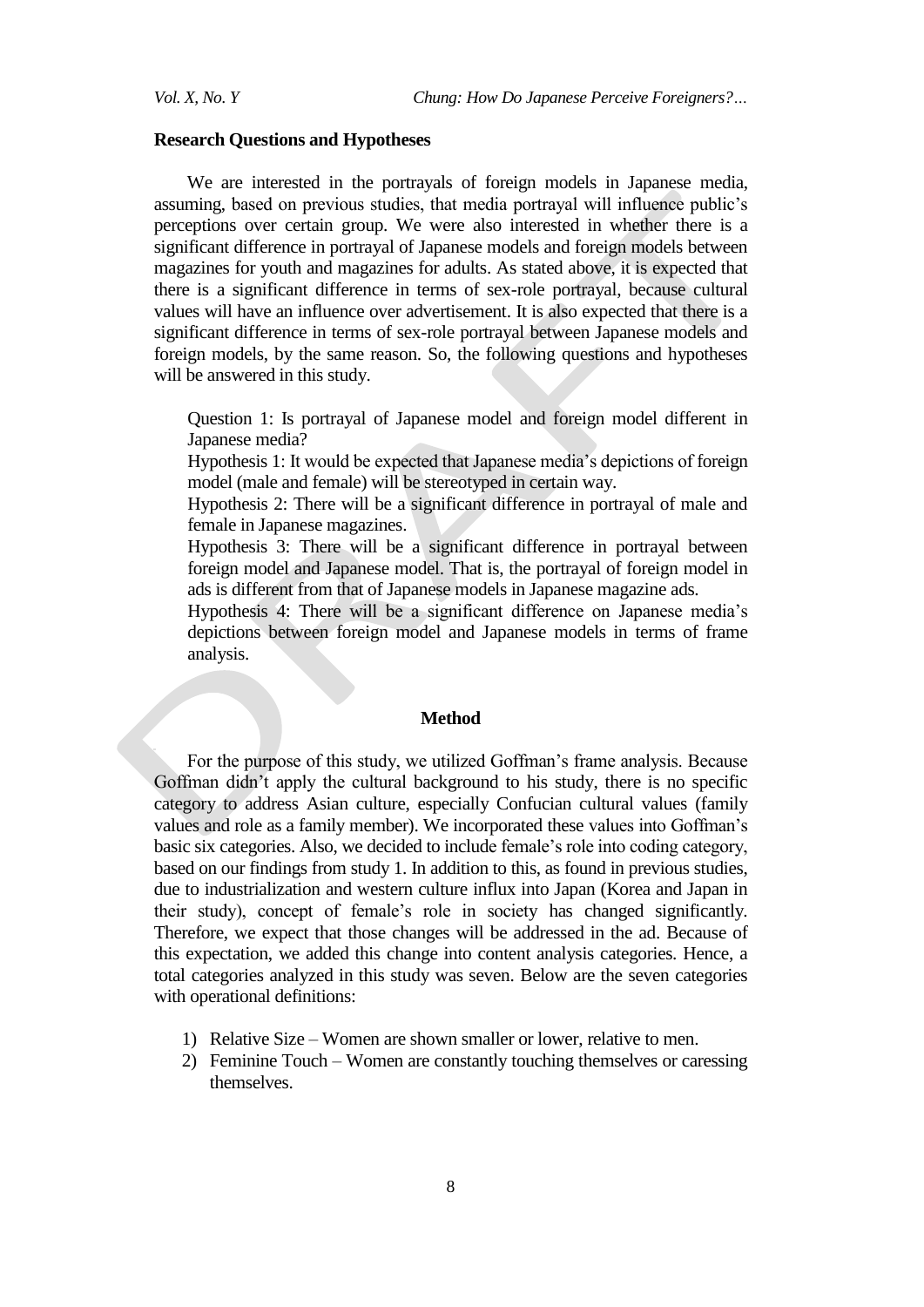- 3) Function Ranking Women are shown in occupational positions subordinate to men.
- 4) Ritualization of Subordination Women are shown in flirtatious or childish poses, such as sitting or lying down, canting of head or body, being embraced, leaning on others for supports.
- 5) Licensed Withdrawal Women are shown as never quite a part of scene, possibly via far-off gazes.
- 6) Family Scenes Women are shown or portrayed as mothers or caretakers.
- 7) Independence Women are shown professionally, equal to men and selfassertive.

#### **Data Collection**

The magazine advertisement was the unit of analysis for this study. Magazines were selected based on the goal of this study that is comparison among magazines by age. Also, we tried to select popular magazines based on the number of circulations. Hence, the following magazines were selected for this study:

For adolescents and young adults – Seventeen, Cancam, Myojo, Pen For adults – Brutus for male; Crea, More, Elle Japan for female; Bungei Shunju for both

From all magazines, the most recent available issue of each magazine was obtained. The dates of the issue were restricted to summer/fall and ranged from June to October 2016 and 2017. The sample was a convenience sample and we did not intend to generalize the findings to all Japanese magazines.

#### **Coding Instrument**

Main coding scheme was developed and modified based on previous studies and Goffman"s frame analysis. For gender portrayal, we mainly used Goffman"s categories of decoding behavior in advertisement. As stated above, one more frame category was added to Goffman"s six categories. And, we added some other categories that were adopted from the previous studies regarding gender role, in order to answer the research questions under examination. Those variables analyzed included – product type, gender roles in ad, and Goffman"s six categories of behavior. For gender portrayal and Goffman"s six categories were adopted from previous studies (see appendix 1 for coding categories of the study).

#### **Inter-Coder Reliability**

For inter-coder reliability, Holsti's reliability (Wimmer and Dominick, 2016) calculation for nominal data was used. One hundred ads, coded by coders, were randomly selected to calculate the reliability. The inter-coder reliability of each coding category ranged from 0.69 to 0.99. There was no big discrepancy in terms of gender, product category, company name, and number of models in ads, but the reliability was relatively low for deciding the role of women in the ads (0.69) and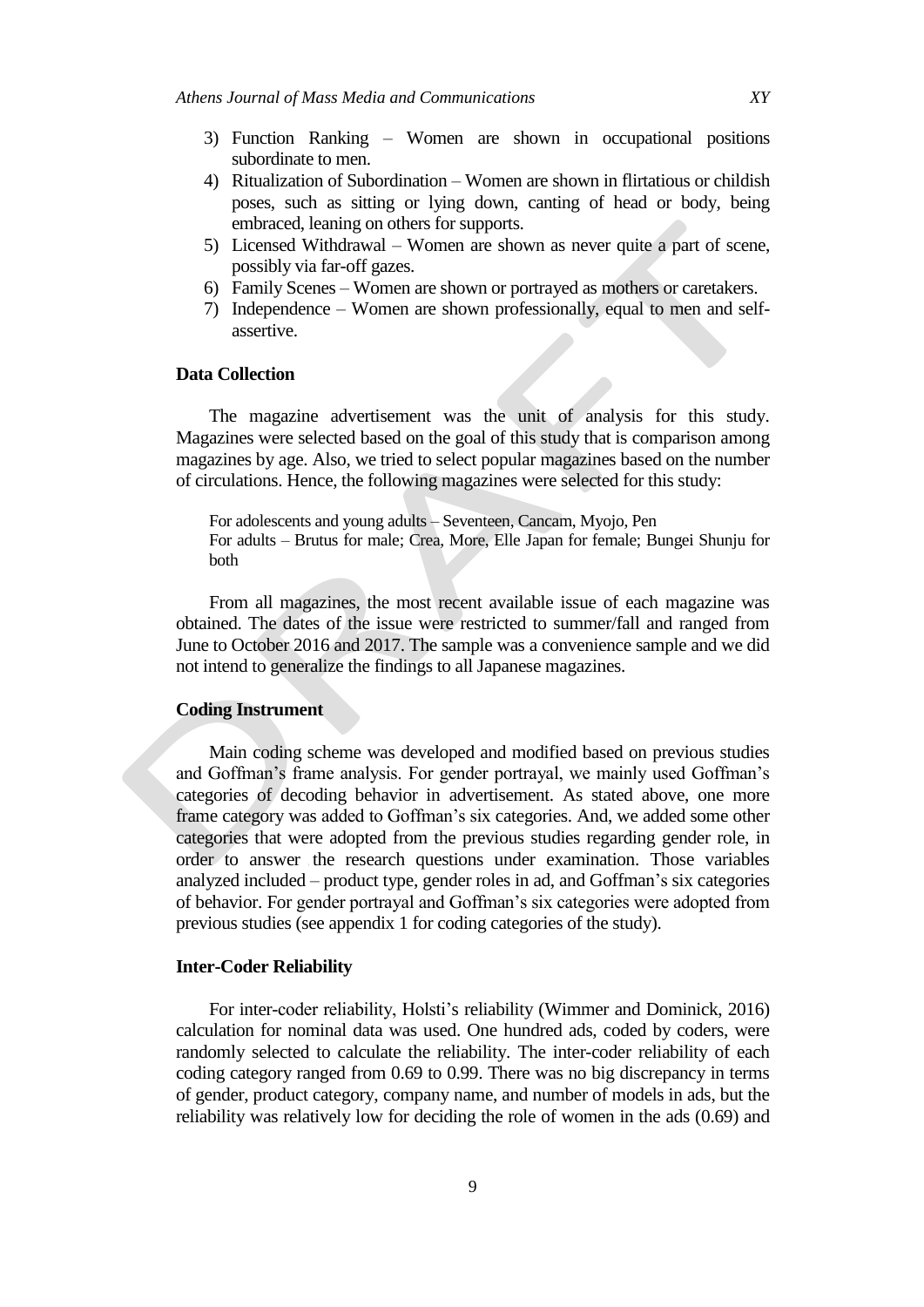depiction of women in ads (0.71). For Goffman"s categories, average inter-coder reliability was 0.81, and the composite reliability was 0.89.

#### **Procedure**

To do content analysis, researchers recruited students who are fluent in English and Japanese. Since translating coding schemes into Japanese may create differences in meanings, we decided to look for Japanese students who are fluent in English. Four undergrad students who are fluent in English were recruited for this study. One is male and three are female students. These four students were paired into two groups.

Each coding category was defined (definitions for each coding category were shared between coders and researchers during this session), and examples were given by using actual advertisements. Due to the low inter-coder reliability reported in previous studies (e.g., Chung and Ahn, 2003), specific care was taken to instruct the coders; first, regarding women"s portrayal in the ads and second, Goffman"s frame analysis. After the training session, the coders practiced a set of ads (24 different ads), and researchers answered their questions regarding the coding process. Discrepancies during the practice were discussed until an agreement was made. If the procedure did not resolve the discrepancies, the researcher made a final decision. Four coders worked in joint sessions coding every ad. The advertisements were coded for company, product category, brand name, the number of women, men, and children, the location of the ad, and for women"s role portrayals such as age, job status, role in the ad, Goffman"s categories, etc.

#### **Results**

#### **Description of Data**

Four hundred thirteen (413) total advertisements were collected from magazines. Table 1 shows the breakdown of the advertisements from each magazine. 142 (34%) of the 413 were from youth and young adult magazines. 271 (66%) ads were from adult magazines. 66% of the ads have at least either one Japanese or Asian model in the ads, and 63% of ads have at least one foreign model in the ads (the percentage does not add to 100% because there are some ads with Japanese/Asian models with foreign models). A majority of the products are fashion-related products, such as clothes or shoes (25.9%), cosmetics (16.7%), personal care and hygiene products (9.9%), followed by personal taste (8.0%), hotel/restaurant/resort (6.1%), alcohol drinks (5.8%), cleaning products (3.9%), foods (3.6%) and medicine and pharmaceutical products (3.1%). 61.7% were onepage ads and 38.3% were two-page ads. A majority of ads use one female or two female models (84%). Female models appeared most often in the romantic/fantasy place (25%) followed by outside (14%), home (10%) and work place (8%). In terms of job, most often portrayed as a "housewife or mother" (18.4%) or "professional or business/career women" (20.6%), followed by "entertainment"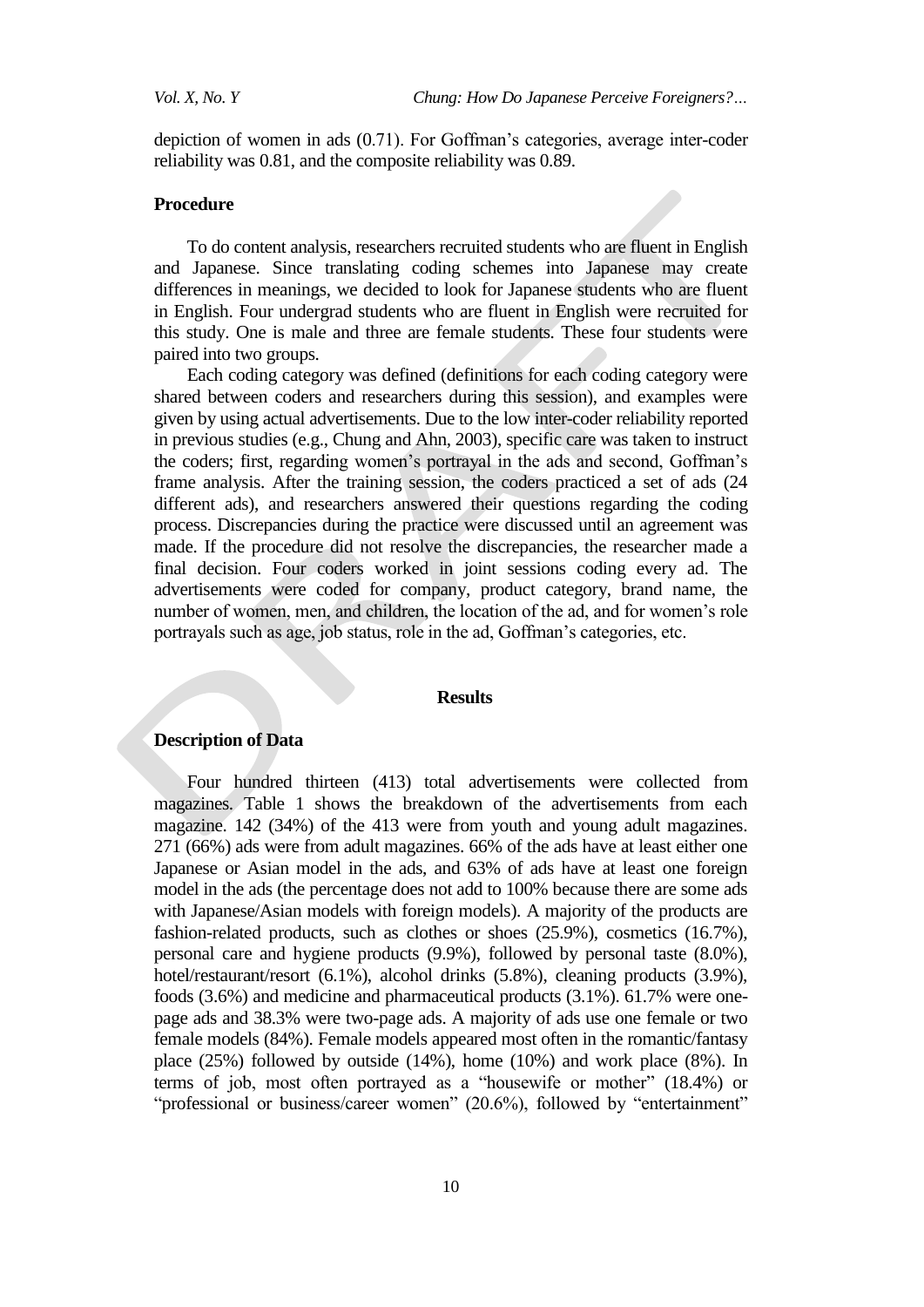(11.1%) (the percentage of location and job is for the first female model, not all female models).

| <b>Magazine</b> | <b>Frequency</b> | $\frac{6}{6}$ |  |  |
|-----------------|------------------|---------------|--|--|
| <b>Brutus</b>   | 67               | 16.2          |  |  |
| Bungei          | 69               | 16.7          |  |  |
| Cancam          | 30               | 7.3           |  |  |
| Crea            | 35               | 8.5           |  |  |
| Elle            | 54               | 13.1          |  |  |
| More            | 46               | 11.1          |  |  |
| Myojo           | 37               | 9.0           |  |  |
| Pen             | 15               | 3.6           |  |  |
| Seventeen       | 60               | 14.5          |  |  |
| Total           | 413              | 100.0         |  |  |

**Table 1.** *Number of Ads from Each Magazine*

## **Hypotheses Tests**

**Question 2 and Hypothesis 1.** The results of focus group showed that there were some stereotypical perceptions by adolescents over foreign people. For example, those adolescents all agreed that they see more foreign models in sports or entertainment. And, most of comments on foreign models (foreigners in general) were centered on appearance, such as sexy, good looking, etc. In content analysis, we tested this through cross-tab comparisons between Japanese and foreign models. For Japanese models, a total of 32.2% were located at "outside home" or "romantic places", comparing to 59.4% of foreign models. Also, 17.2% of Japanese model was located at "home" but that of foreign model was 7.5%. Finally, 21.7% of Japanese model was located at "work place", comparing to 10.2% for foreign model.

To compare the frequency difference between Japanese and foreign models, variables were recoded into one variable. Japanese models were recoded into value 1 and foreign models were recoded into value 2. Those having both Japanese and foreign models together were excluded from the variable, and then cross-tab was run on all dependent variables. Table 2 shows the results of frequency difference between Japanese models and foreign models. First, chi-square confirms the frequency difference between models (*χ²*=72.41, d.f.=3, p<0.01). Second, as seen in the table, 41.3% of Japanese models were coded into "outside/romantic places," followed by "work place"  $(33.9\%)$ , "home"  $(22.3\%)$  and "outdoor/sports"  $(2.7\%)$ . For foreign models, majority appeared in "outside/romantic places" (72.8%), followed by "work place" (20.6%) and "outdoor/sports" (12.5%). Interesting finding was there was no foreign models appeared in 'home' in Japanese magazine ads.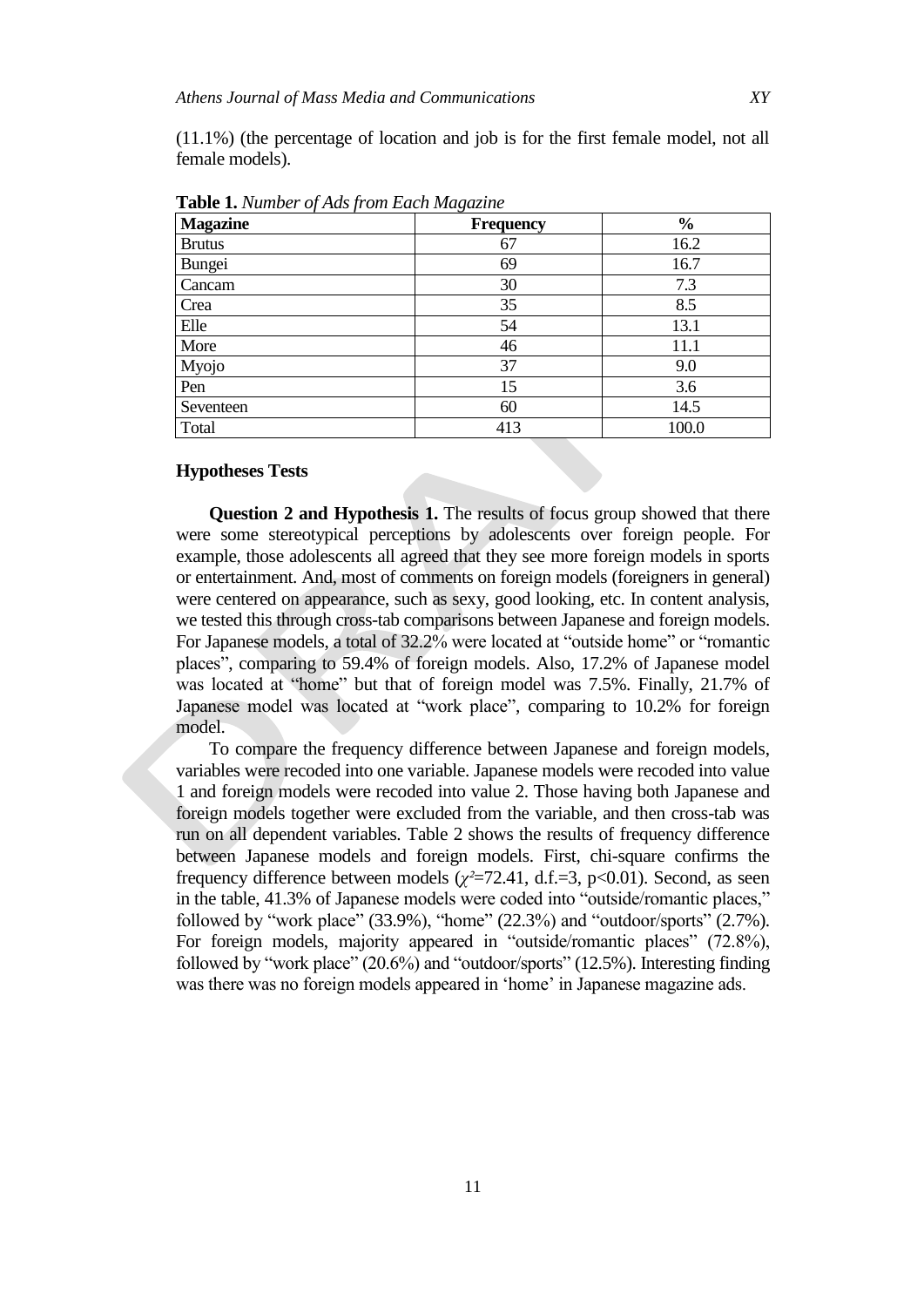| <b>Hypothesis</b>      | <b>Japanese Model</b> | <b>Foreign Model</b> |  |  |
|------------------------|-----------------------|----------------------|--|--|
| <b>Location</b> in ads |                       |                      |  |  |
| <b>Romantic Places</b> | 34.7                  | 65.3                 |  |  |
| <b>Work Place</b>      | 88.4                  | 11.6                 |  |  |
| Home                   | 100.0                 | $\theta$             |  |  |
| Outdoor                | 11.5                  | 88.5                 |  |  |
| <b>Role Portrayal</b>  |                       |                      |  |  |
| Decorative             | 40.9                  | 59.1                 |  |  |
| Sex Object             | 13.2                  | 86.8                 |  |  |
| Employment             | 89.2                  | 10.8                 |  |  |
| Family                 | 100                   | $\Omega$             |  |  |
| <b>Models Jobs</b>     |                       |                      |  |  |
| Housewife/Mother       | 100                   | $\overline{0}$       |  |  |
| Employment             | 77.3                  | 15.7                 |  |  |
| Entertainment          | 11.4                  | 88.6                 |  |  |
| Sports/Athletic        | 23.5                  | 76.5                 |  |  |
| *p<0.05; ** p<0.01.    |                       |                      |  |  |

*Table 2.* Component Differences by Models

**Hypothesis 2 and 3.** In this study, following the results of previous studies, we also expected significant differences between Japanese models and foreign models, and differences between male and female models, in terms of roles in the ads and jobs in the ads.

In terms of status in ads, we found similar trends as we found for question 1 and hypotheses 1. In other words, no foreign female models appeared in the ads as a family member. Most of them appeared in the ads as "sex objects" (50%) or "decorative role" (11%). On the contrary, Japanese female models were in the ads, either as 'family member' (22.2%) or as "employment" (20%). As expected, this difference was significant by chi-square (*χ²*=99.40, d.f.=4, p<0.01). Also, on jobs, we found the same trends. Japanese female models appeared to have very diverse jobs, such as professional, business or career woman, or house wife. However, foreign female models' job in the ads are more on "sport or entertainment", followed by "business/career woman".

We also compared the differences between males and females in the ads. As we stated in the hypothesis, we expected significant difference in portrayal of males and females in the ads, regardless of their races. About 38% of ads have male models in ads. 76% of them used only one male in the ads. Majority of males appeared at "outside/romantic places" (51.3%), followed by "work place" (18.4%), and "outdoor" (10.5%). Male models most often appeared as "professional" or "businessman" in the ads (27.3%). This difference was also significant ( $\chi^2$ =15.54, d.f.=3,  $p<0.01$ ). These differences were further analyzed to compare between Japanese male models and foreign male models. Results show that there were frequency differences between Japanese male models and foreign male models, on entertainment and sports/athlete. However, these differences were not statistically significant ( $\chi^2$ =6.78, d.f.=7, p>0.45). Therefore, hypotheses 3 and 4 were partially supported by the results.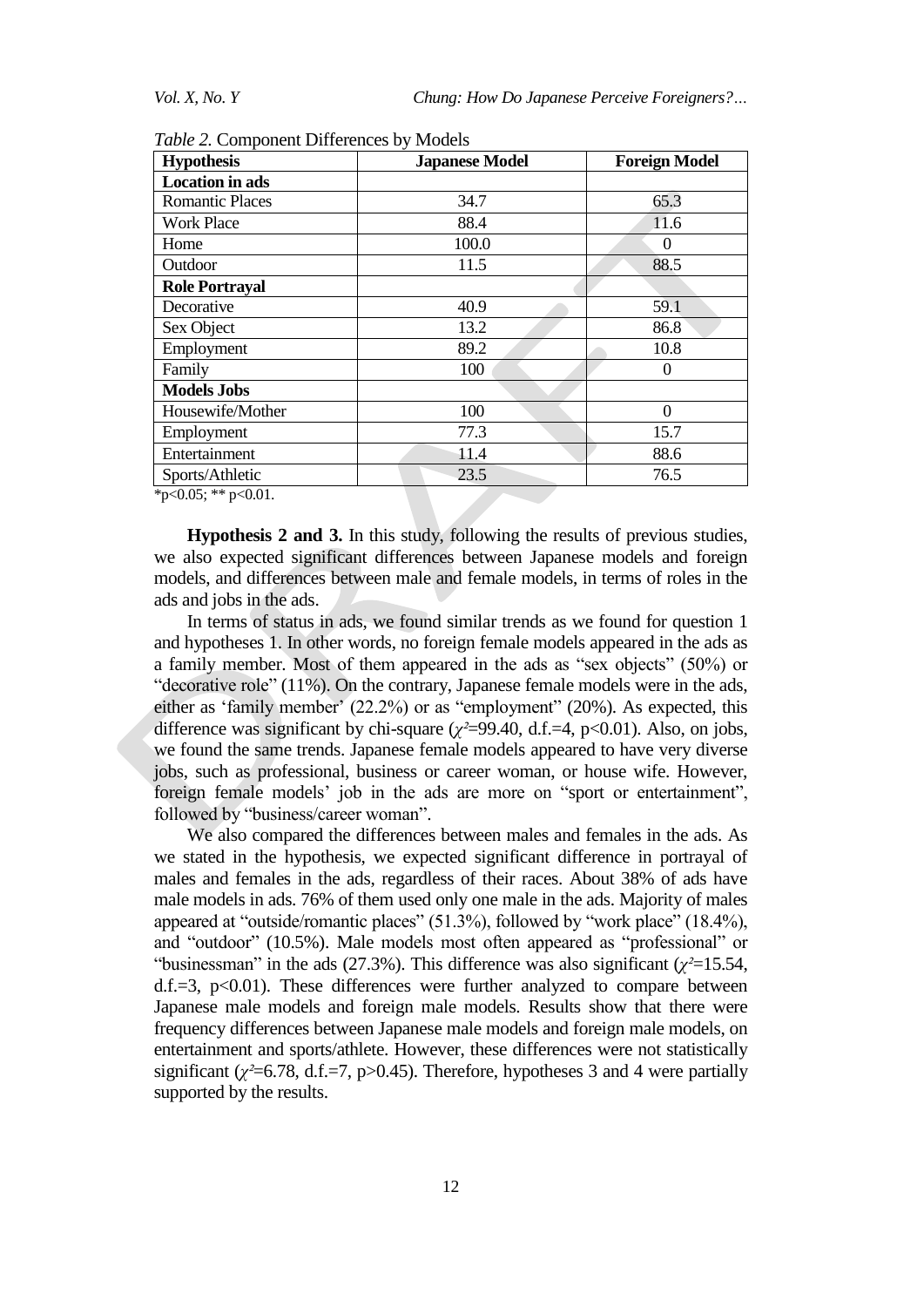**Hypothesis 4.** To test hypothesis 4, we compared the frequency difference between Japanese female and foreign female models. Previous studies have used so called "mean stereotyping", through calculating mean scores of each category (mean stereotyping was calculated by summing up all criteria under each category, then divided by the number of criteria of that frame category). Because we were interested only in frequency difference, not interested in mean stereotyping, we used only frequency difference between Japanese and foreign female models. Table 3 shows the results of frequency difference among all frame categories.

| <b>Models</b> | <b>Male</b><br><b>Taller</b> | <b>Feminine</b><br>Touch | Occupa-<br>tional | <b>Flirtation</b><br>childish | N <sub>0</sub><br>part<br>оf<br>scene | <b>Mothers</b><br>caretakers | Inde-<br>pendent |
|---------------|------------------------------|--------------------------|-------------------|-------------------------------|---------------------------------------|------------------------------|------------------|
| Japanese      | 61                           | 90                       | 26                | 46                            | 2                                     | 54                           | 29               |
|               | $91.0\%*$                    | 46.6%                    | 68.4%             | 38.0%                         | 100%                                  | 91.5%                        | 49.1%            |
| Foreign       | 6                            | 103                      | 12                | 75                            |                                       |                              | 28               |
|               | 9.0%                         | 53.4%                    | 31.6%             | 62.0%                         |                                       | 8.5%                         | 50.9%            |
| $\nu^2$       | 31.41                        | 15.61                    | 0.81              | 47.80                         | 1.25                                  | 27.41                        | 4.74             |
| p             | 0.00                         | 0.00                     | 0.56              | 0.00                          | 0.64                                  | 0.00                         | 0.029            |

|  | Table 3. Frequency Differences in Frame Categories |  |  |
|--|----------------------------------------------------|--|--|
|  |                                                    |  |  |

\*Reported percentage represents the percentage of that specific frame category.

The results confirm our expectations. For foreign female models, "ritualization" or "feminine touch" were the two most often categories, in frame categories. For Japanese female models, "mothers or caretakers" and "occupational" were the two most often categories. Although Japanese female models were portrayed more often as "business" or "career women", it was foreign models that looked more "independent" in the ads.

**Multi-Variate Analysis.** In addition to the descriptive statistics for each measure provided in Tables 2 and 3, multivariate statistical tests were also performed. The purposes of the multivariate analysis are, first, to confirm our results from descriptive statistics and, second, to better understand the different influence of variables on females' role portrayals in the ads. Therefore, all of the variables measured for this study were entered into a stepwise regression analysis on frame categories as a dependent variable. The use of a nominal dependent variable in the regression technique has been found to be appropriate in some studies (Javalgi et al., 1995; Malhotra, 1983). The results of stepwise regression were reported in Table 4. Note in Table 4, the results of regression confirmed the results from descriptive statistics and chi-square analysis. As expected in the hypotheses, the frame categories are different by magazine types, product types, and different between Japanese models and foreign models. One category, license, was not significant. Foreign models are more likely portrayed as sex objects or sports/athletes in Japanese magazines. Although Japanese models were portrayed as family in the ads, there are more ads portraying Japanese models as "business or career women" and "independent" in the ads.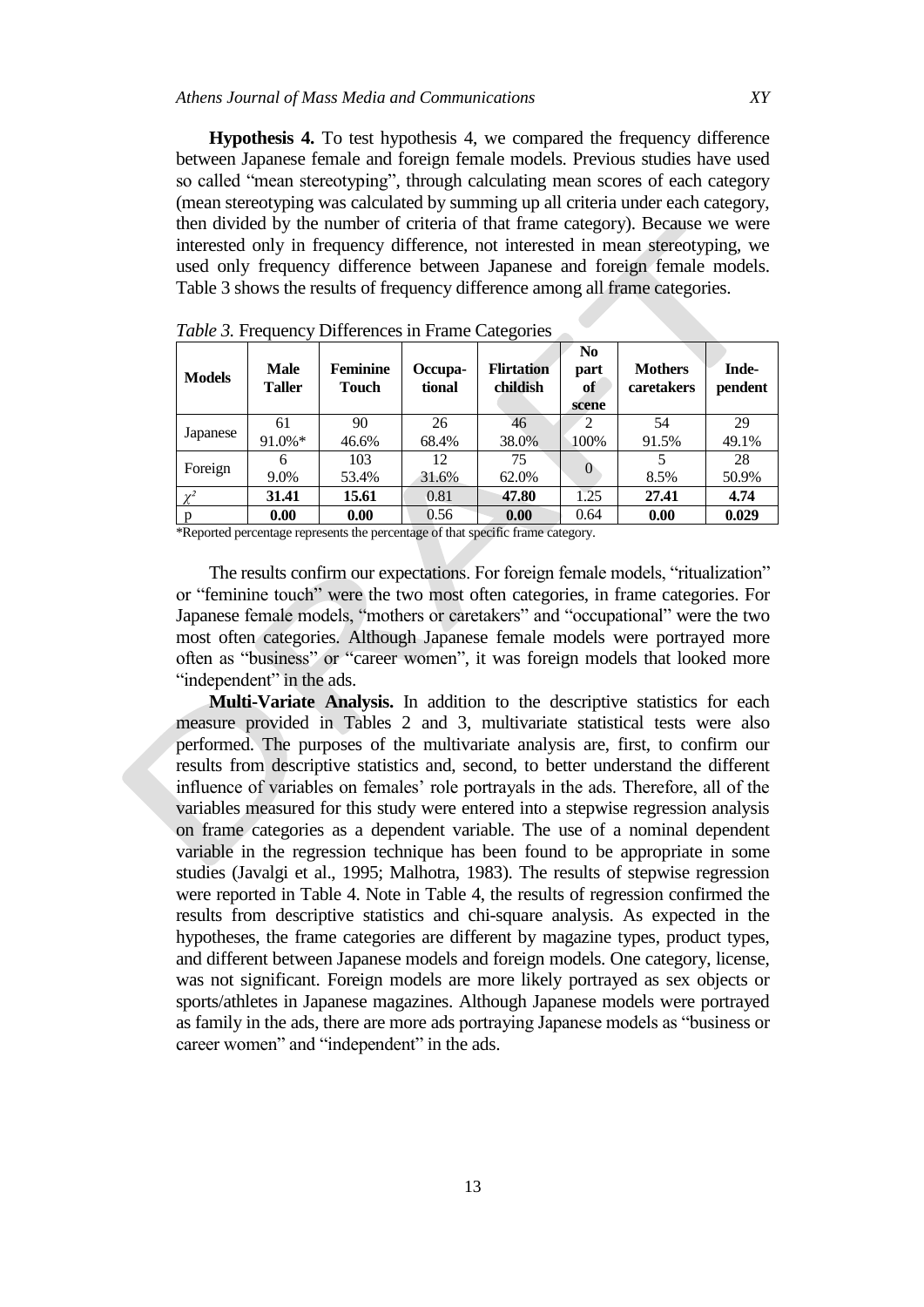|                       |                 | <b>Role Portrayal</b> |                 |               |               |                     |
|-----------------------|-----------------|-----------------------|-----------------|---------------|---------------|---------------------|
|                       | <b>Relative</b> | Feminine              | <b>Function</b> | <b>Ritual</b> | <b>Family</b> | <b>Independence</b> |
| Magazine              | $-0.078**$      | $0.144***$            | $-0.021$        | $0.058**$     | 0.048         | $-0.036$            |
| Products              | 0.002           | $-0.024**$            | $0.033***$      | $-0.020**$    | $-0.010**$    | $0.015***$          |
| Japanese<br>Model     | $0.278***$      | $-0.083**$            | $0.071***$      | $-0.052$      | $0.089***$    | $-0.093***$         |
| Foreign<br>Model      | 0.002           | $-0.098*$             | $-0.017$        | 0.002         | 0.006         | $-0.010$            |
| Female Job            | $0.022*$        | $0.063***$            | 0.006           | $0.111***$    | $-0.120***$   | $-0.033***$         |
| Multiple R-<br>Square | $0.305**$       | $0.284***$            | $0.272*$        | $0.421***$    | $0.455***$    | $0.140**$           |

*Table 4.* Standardized Regression Coefficients Predicting Frame Categories by Magazine, Product Category, Japanese Models, Foreign Models\*

\*Not significant category was not reported in this table.

 $*p<0.05$ ;  $*p<0.01$ ;  $**p<0.00$ .

#### **Discussion and Implication**

It has been agreed among scholars that minorities, such as Hispanics and Asians, were less represented or mis-perceived by people, which means reality is different from media image. Many studies have proven that distorted images regarding minorities were presented in movie, TV, or even in the ads. And, scholars agree that media portrayal is responsible for creating those distorted image over certain minority group. This study was the first attempt to see how foreign people are perceived by Japanese youth and how they are portrayed in Japanese main stream magazines. Because Japanese society is so closed society, we expect that most of Japanese just get an information or develop an image over foreign people through being exposed to media, and that this will be represented in media contents.

Content analysis confirmed our overall expectations in this study. As expected, roles of foreign models in Japanese magazines are very skewed and distorted. Role portrayals, such as professionals or business, are very rare for foreign models. Instead, their images are limited into sports or entertainment. Mostly, foreign models are heavily used because of their appearance (such as sexy and good-looking). Interesting finding was on female foreign models. Traditionally, the values of Confucian culture are believed to be reflected in ads (e.g., Chung and Okazaki, 2004). Therefore, in Japan, even if we expected the difference between Japanese model and foreign model, we did not expect this much difference between Japanese female models and foreign female models. We, somewhat, expected traditional values of Confucian culture to foreign models, which is females' roles are more likely as housewives or caretakers in home, and males' roles are more likely for professionals or business. However, those traditional values are not applied to foreign models, especially female models. There are several occasions on foreign male models that they are used as professionals or business in the ads. However, regarding foreign female models, no single female model was used as a "mother or caretaker in home" or as a "housewife." Also, foreign female models are not portrayed as "professional or business women" as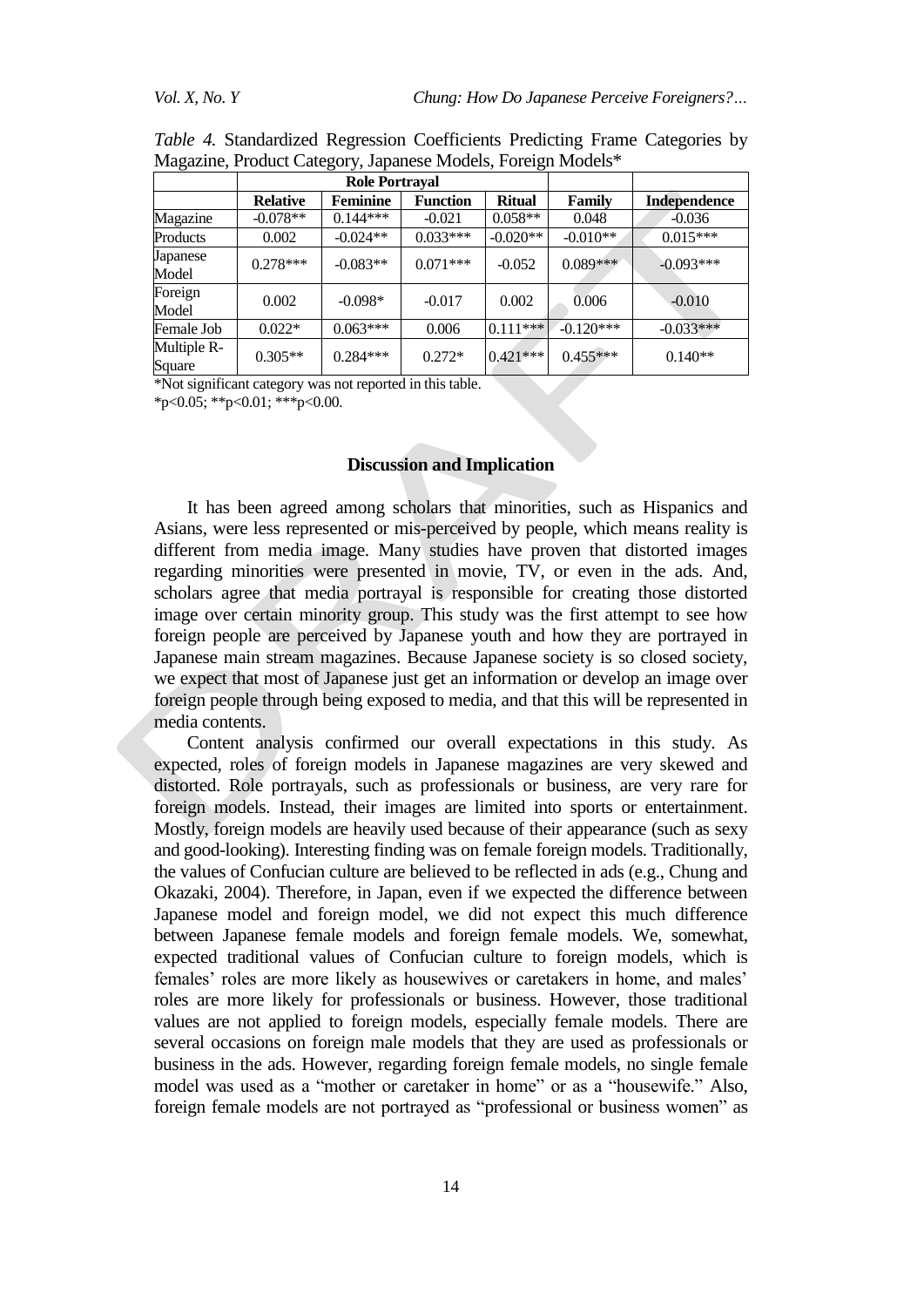often as Japanese female models. Instead, their role portrayals in ads were very limited to either as "athlete or entertainment" or as "service or sex objects" in the ads.

#### **Conclusion**

This study attempted to see how foreign models are portrayed in Japanese magazines ads. Previous historical observations and empirical studies about minorities in mass media have found that minorities in ads were less represented and were usually portrayed as less skilled. We expected the similar trends in Japanese magazines, since foreign models are considered as minorities in Japan. In addition to this, we also expected that foreigners in Japan would be perceived in a certain way by Japanese youth and that this perception will be represented in magazine ads, based on recent survey by Japanese government on foreigners living in Japan. To do this, we conducted content analysis of Japanese magazines.

The content analysis showed the similar results of previous studies. Content analysis shows that foreign models in Japanese magazines are highly used in the ads for sports or entertainment. And, it also confirms that foreign models were portrayed more likely as sexy, good looking, etc. Because of this, foreign models are located in "outside home" or "romantic places" than Japanese models. On the contrary, Japanese models are located at "work place" much more than foreign models. Interesting finding was there was no foreign models appeared in "home" in Japanese magazine ads. This means that Japanese advertisers never use foreign models for home related products.

We also found in content analysis that there were differences between Japanese models and foreign models, and differences between male and female models, in terms of roles in the ads and jobs in the ads. In terms of status in ads, we found similar trends that no foreign female models appeared in the ads as a family member. Most of them appeared in the ads as "sex objects" or "decorative role". On the contrary, Japanese female models were in the ads, either as "family member" or as "employment". On jobs, we also found the same trends. Japanese female models appeared to have very diverse jobs, such as professional, business or career woman, or house wife. However, foreign female models" jobs are limited to "sport or entertainment". The difference between male and female models was also significant. Majority of males appeared at "outside/romantic places", followed by "work place", and "outdoor". Male models most often appeared as "professional" or "businessman" in the ads. However, although there were frequency differences between Japanese male models and foreign male models on jobs, those differences were not statistically significant.

On frame category analysis, the results confirm that, for foreign female models, "ritualization" or "feminine touch" were the two most often used categories. On the contrary, for Japanese female models, "mothers or caretakers" and "occupational" were the two most often used categories. Although Japanese female models were portrayed more often as "business" or "career women", it was foreign models that looked more 'independent' in the ads.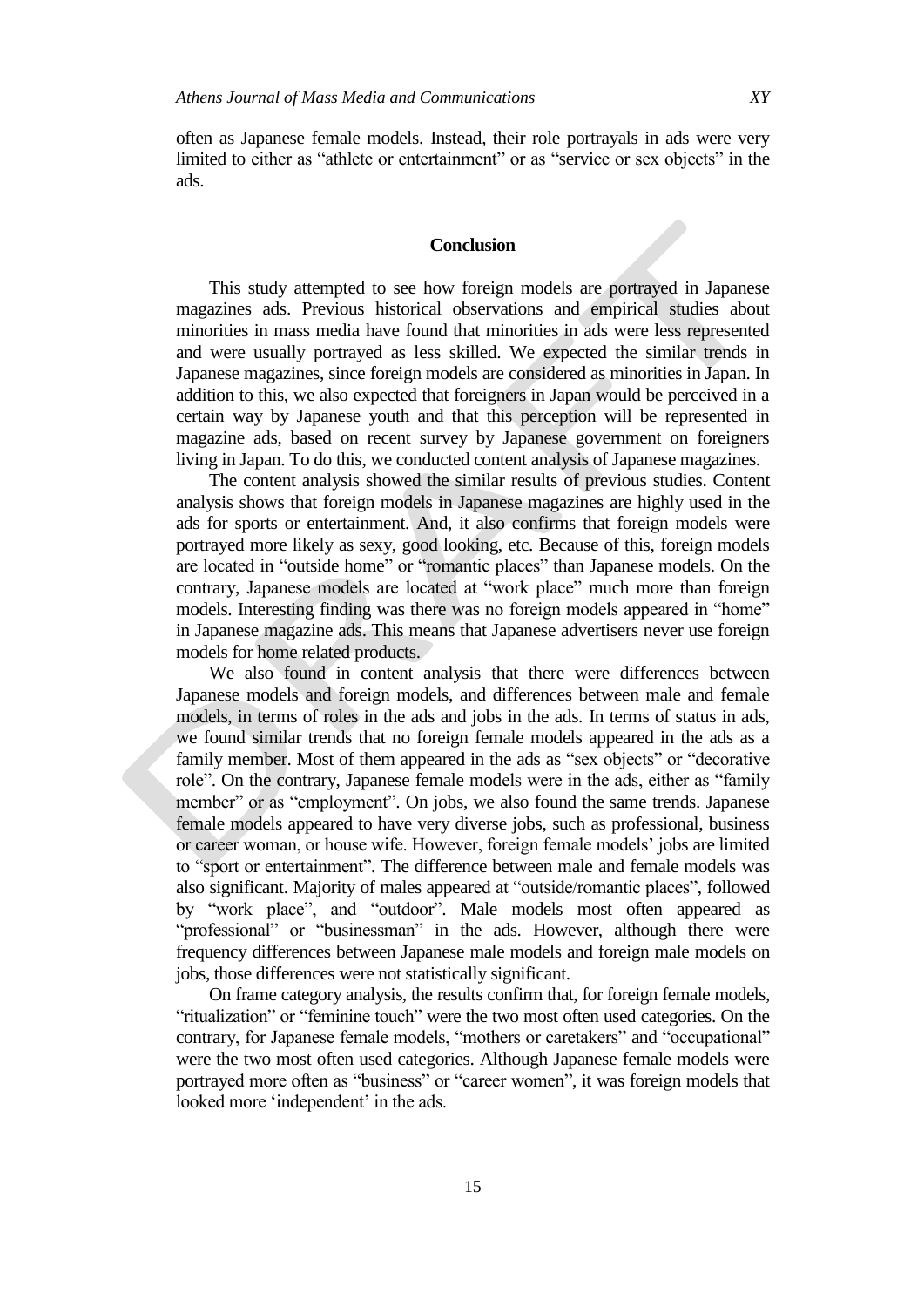#### **Suggestions for Future Study and Limitations**

There are some areas to be further studied in the future. First, as seen above, foreign female model"s portrayal was found to be distorted. This is, maybe, due to the types of products analyzed in this study. As seen above, majority of products in this study are fashion-related products, such as clothes or shoes, cosmetics, or personal care and hygiene products. Previous studies have reported that role portrayals of models in the ads are different by product categories (e.g., Belkaoui and Belkaoui, 1976). However, it is not clear whether role portrayals of minorities in specific product category are different, compared to non-minorities. This should be addressed in future study. Second, historically, Japanese are said to be very positive to western culture and very negative to Asian culture (actually, Japanese think they are superior to other Asians). However, our findings are not reflecting those historical perspectives that Japanese are said to have. We suggest that future study do historical comparison regarding role portrayals in the ads in Japan. In this way, we can find out whether role portrayals of foreign models have changed over the time, or same as it is in this study. Final suggestion is on role portrayal of Asian models in Japanese media. Because we tried to see role portrayal of white models, we do not know whether this finding can be applied to that of Asian models in Japanese media. Future study should address this topic.

This study is limited by its examination of one single advertising medium and a limited sample of magazines. There are several thousands of magazines in Japan. Each magazine has very specific target groups. Even if we tried to select most popular magazines among youth and adults, and the magazines chosen are believed to be representative, but differences among magazines still exist. A final limitation to this study regards the imprecision in the cause and effect relationship regarding culture and advertising practices. The same question might be asked of this study: is it culture that determines advertising practice, or does advertising practice change the culture?

## References

- Belkaoui, A., Belkaoui, J. (1976). A comparative analysis of the roles portrayed by women in print advertisements: 1958, 1970, 1972. *Journal of Marketing Research*, *13*(May), 168–172.
- Belknap, P., Leonard, W. M. (1991). A conceptual replication and extension of Erving Goffman"s study of gender advertisements. *Sex Roles: A Journal of Research, 25*(3–4), 103–118.
- Berg, C. R. (2002). *Latino images in film: sterotypes, subversion, and resistance*. Austin: University of Texas Press.

Eisend, M. (2019). Gender roles. *Journal of Advertising*, *48* (1), 72–80.

- Cheng, H. (1997). "Holding up half of the sky?" a sociocultural comparison of gender-role portrayals in Chinese and US advertising. *International Journal of Advertising*, *16*(4), 295–319.
- Chi, C. H., Baldwin, C. (2004). Gender and class stereotypes: a comparison of U.S. and Taiwanese magazine advertisements. *Race, Gender & Class*, *11*(2), 156–175.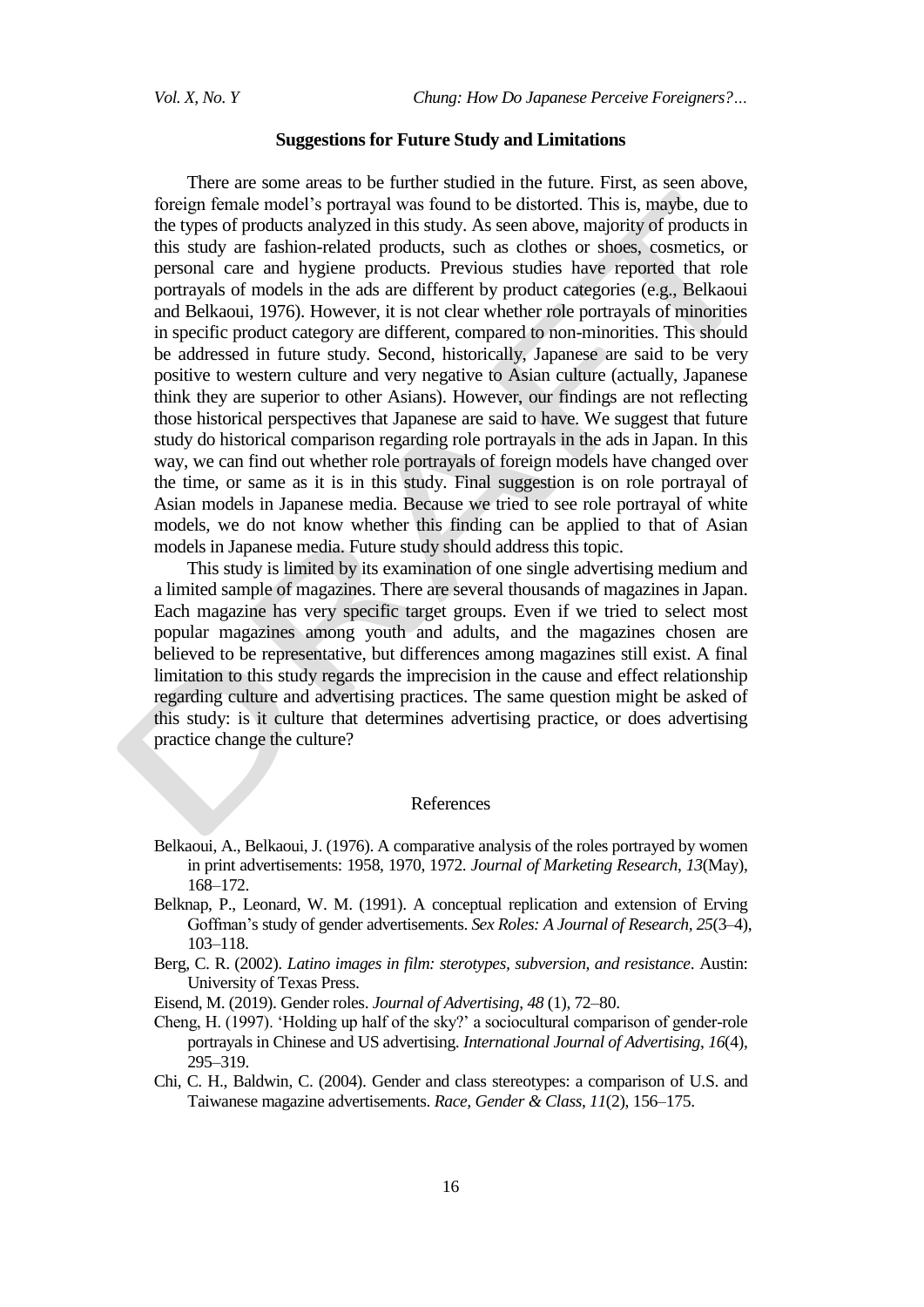- Chung, H., Shintaro, O. (2004). Component differences in sex role: a cross-cultural comparison. *Southwestern Mass Communication Journal*, *20*(2), 79**–**94.
- Ericksen, C. A. (1981). Hispanic Americans and the press. *Journal of Intergroup Relations*, *9*(1), 3–16.
- Ferguson, J., Kreshel, P., Tinkham, S. (1990). In the pages of *Ms*.: sex role portrayals of women in advertising. *Journal of Advertising*, *19*(1), 40–51.
- Ford, J. B., Voli, P. K., Honeycutt, Jr., E. D., Casey, S. L. (1998). Gender role portrayals in Japanese advertising: a magazine content analysis. *Journal of Advertising*, *27*(1), 113–124.
- Franzwa, H. (1974). Working women in fact and fiction. *Journal of Communication*, *24*(2), 104–109.
- Gelb, J., Palley, M. L. (1994). *Women of Japan and Korea: continuity & change*. Philadelphia, PA: Temple University Press.
- Gerbner, G., Gross, L. (1976). Living with television: the violence profile. *Journal of Communication*, *26*(2), 172–199.
- Gerbner, G., Gross, L., Morgan, M., Signorielli, N. (1986). Living with television: dynamics of cultivation process. In J. Bryant, D. Zillmann, *Perspeotiyes QD Media Effects*, 1–46. Hillsdale, N.J.: Lawrence Erlbaum Associates.
- Goffman, E. (1979). *Gender advertisements*. New York: NY: Harper and Row, Publishers, Inc.
- Hall, E. T. (1976). *Beyond culture*. Garden City, NY: Anchor Press/Doubleday.
- Hofstede, G. (1980). *Culture's consequences: international differences in work-related values*. Beverly Hills, CA: SAGE Publications.
- Hofstede, G. (1991). *Culture and organizations*. London: McGraw-Hill Book Company.
- Hong, J. W., Muderrisoglu, A., Zinkhan, G. M. (1987). Cultural differences and advertising expression: a comparative content analysis of Japanese and U.S. magazine advertising. *Journal of Advertising*, *16*(1), 55–62.
- [Javalgi,](https://www.sciencedirect.com/science/article/abs/pii/014829639400116V#!) R. G., [Cutler,](https://www.sciencedirect.com/science/article/abs/pii/014829639400116V#!) B. D., [Malhotra,](https://www.sciencedirect.com/science/article/abs/pii/014829639400116V#!) N. K. (1995). Print advertising at the component level: a cross-cultural comparison of the United States and Japan. *Journal of Business Research*, *34*(2), 117–124.
- Jhally, S. (1987). *Codes of advertising*. New York: St. Martin"s Press.
- Kang, M. E. (1997). The portrayal of women's image in magazine advertisements: Goffman"s gender analysis revisited. *Sex Roles*, *37*(11/12), 979–996.
- Karsay, K., Knoll, J., Matthes, J. (2018). Sexualizing media use and self-objectification: a metaanalysis. *Psychology of Women Quarterly*, *42*(1), 9–28.
- Klassen, M. L., Jasper, C. R., Schwartz, A. N. (1993). Men and women: images of their relationships in magazine advertisements. *Journal of Advertising Research*, *33*(2), 30–41.
- [Lenne,](https://www.sciencedirect.com/science/article/pii/S1740144521000371?via%3Dihub#!) T., [Vandenbosch,](https://www.sciencedirect.com/science/article/pii/S1740144521000371?via%3Dihub#!) L., [Smits,](https://www.sciencedirect.com/science/article/pii/S1740144521000371?via%3Dihub#!) T., [Eggermont,](https://www.sciencedirect.com/science/article/pii/S1740144521000371?via%3Dihub#!) S. (2021). Framing Real Beauty: A framing approach to the effects of beauty advertisements on body image and advertising effectiveness. *[Body Image](https://www.sciencedirect.com/science/journal/17401445)*, *37*(Jun), 255–268.
- Lippman, W. (1922). *Public opinion*. New York, NY: Harcourt, Brace and Company.
- Malhotra, N. K. (1983). A comparison of the predictive validity of procedures for analyzing binary data. *Journal of Business & Economic Statistics*, *1*(4), 326–336.
- McGarty, Craig., Yzerbyt, Vincent Y., Spears, R. (2002). [Social, cultural and cognitive](http://catdir.loc.gov/catdir/samples/cam033/2002073438.pdf)  [factors in stereotype formation. I](http://catdir.loc.gov/catdir/samples/cam033/2002073438.pdf)n *Stereotypes as Explanations: The Formation of Meaningful Beliefs About Social Groups*, 1–15. Cambridge: [Cambridge University](https://en.wikipedia.org/wiki/Cambridge_University_Press)  [Press.](https://en.wikipedia.org/wiki/Cambridge_University_Press)
- PEW Research Center (2016). *Japanese perceptions over Americans*. PEW Research Center.